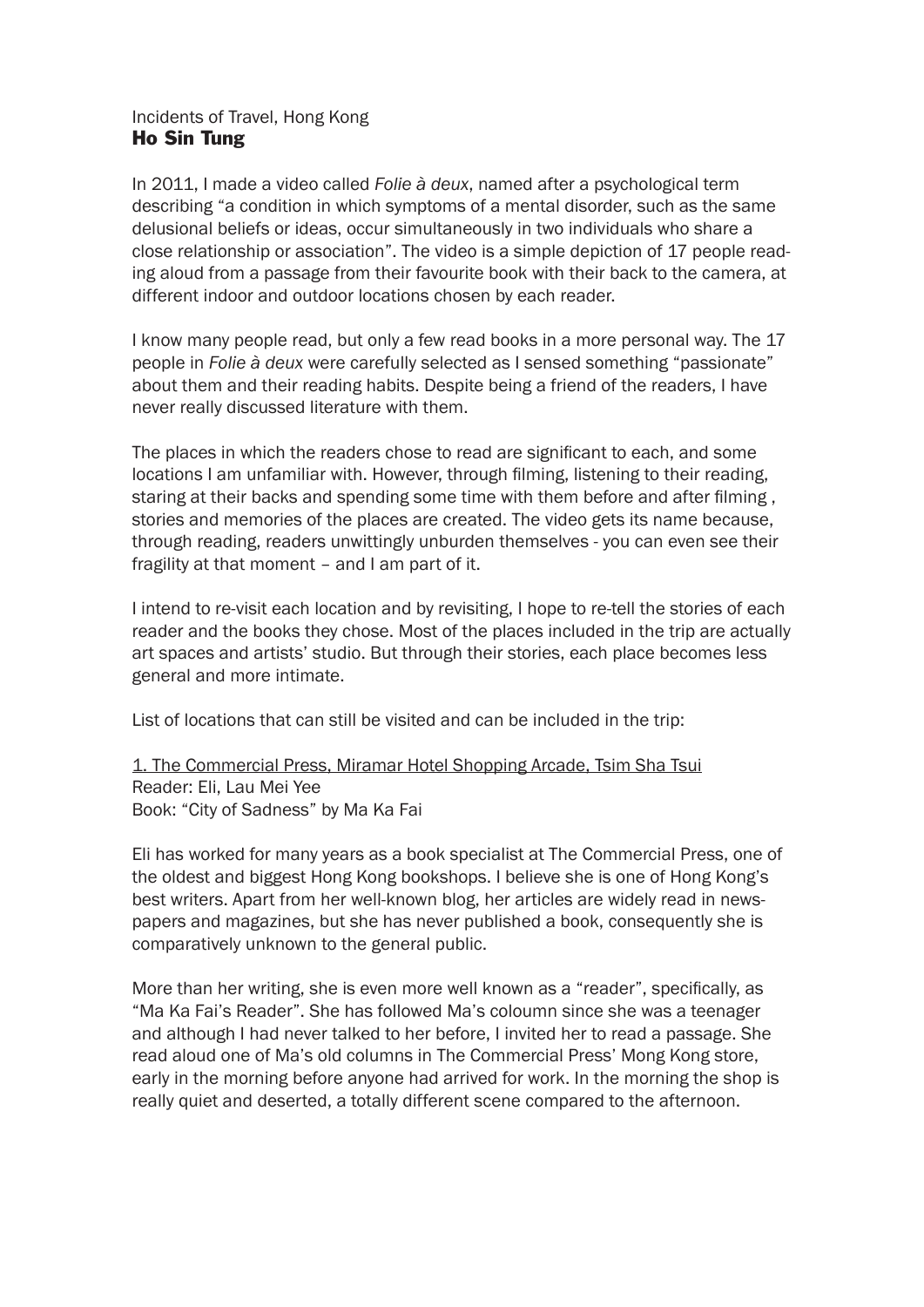2. Outside Hong Kong Arts Centre Reader: Alice Ho Book: "Cry, the Beloved Country" by Alan Paton

Alice has worked for the Goethe Institute in Hong Kong for many years. I first met her while exhibiting there. She is a very energetic person and full of stories, I had a really good time working with her.

The book has always reminded her of her father's death.

While reading, a nearby street musician – unexpectedly – played sad music.

3. ACO, Fuk Tak Building, Wan Chai Reader: Li João Ye Chun Book: "Slam Dunk" by Takehiko Inoue

The owner of the Fuk Tak Building in Wan Chai offers cheap rent to some Hong Kong artists. There is also an English bookshop called ACO on the first floor; not just a bookshop but also a multi-use space for meetings, screenings, and education.

João is a former work colleague whom I admire and is now studying for a PhD in Berlin. He is very left wing and intelligent, but never in an intimidating way. I expected him to read something very academic, but rather than choosing a writer like Kant or Hegel, he picked a Japanese comic book that he liked as a boy.

It's a comic book about basketball. He chose the last basketball match in the comic, and read aloud the count down of the match's final seconds: 2 seconds, 0.8 seconds, 0.1 seconds, 0 seconds…

He chose something from pop culture and found a philosophical aspect to it.

4. Nam San Wai, New Territories, Hong Kong Reader: Wong Wai Yin Book: "Thomas the Obscure" by Maurice Blanchot

Wong Wai Yin is a Hong Kong artist married to Kwan Sheung Chi, also an artist. They are well known for their collaborative work, including a long performance piece,"Everything Goes Wrong for the Poor Couple". Their work often references literature and they have a wonderful selection of books in their home bookshelf.

Wong Wai Yin brought me to Nam San Wai, a place I had never previously visited, and where they had their wedding photographs taken. There has been great discussion over the years about developing the wetland area of Nam San Wai - one of the most beautiful areas in Hong Kong attracting many film directors, "photographers" and their "models".

Near where we filmed Wong Wai Yin reading, another couple was also taking wedding photos. These things reoccur over and over again in the grassy fields!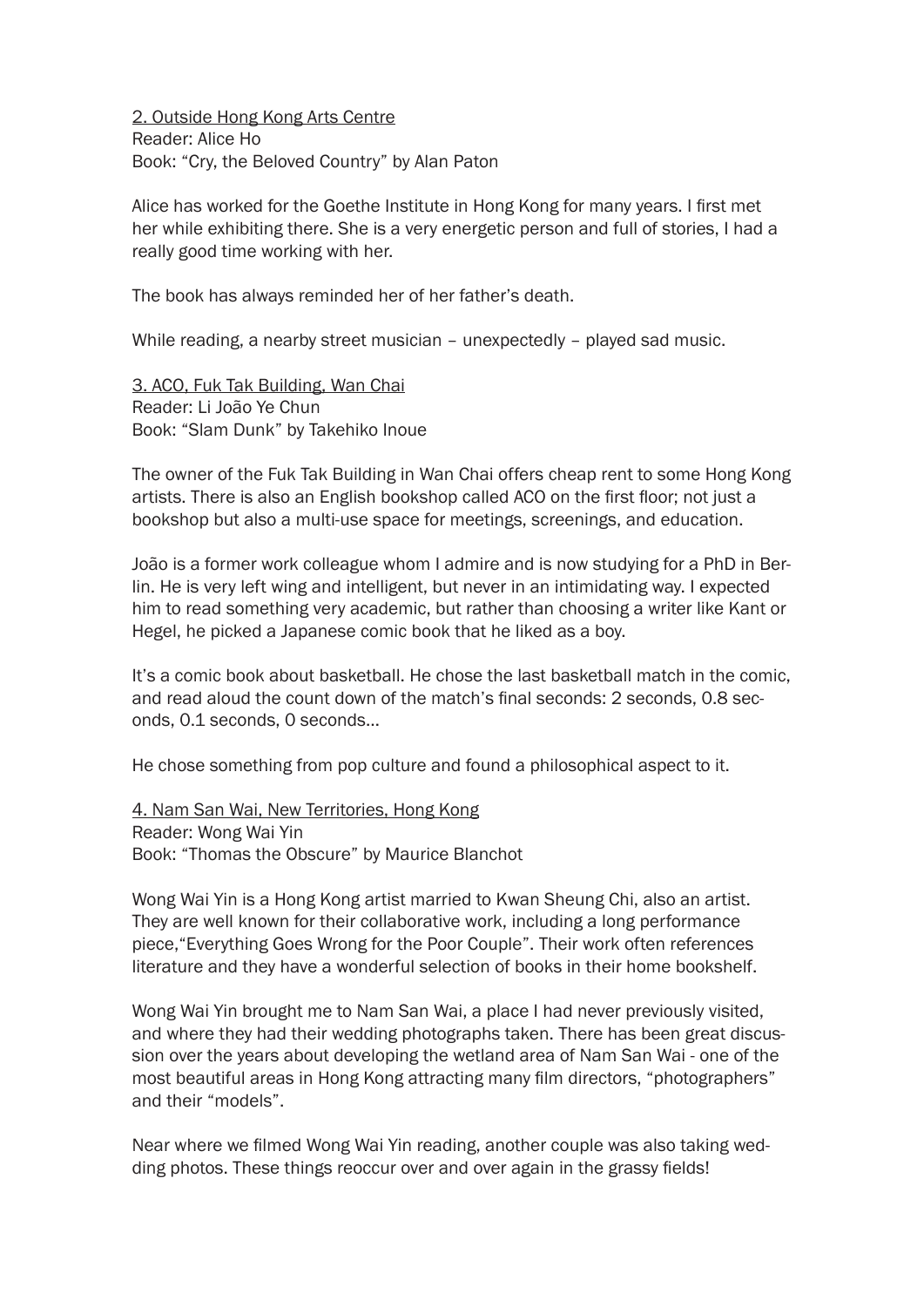5. "Qiáng" studio, Fotan Reader: Au Hoi Lam Book: "Little Reunion" by Eileen Chang

Au Hoi Lam is a very established painter in Hong Kong who is known for her delicate, intimate and pale paintings with carefully crafted layers. Her reading choice was also very "feminine" – a short text by Eileen Chang about a mother and child.

We did the filming in her studio, named "Qiáng", meaning, "rose" in Cantonese.

The first line of the text: "She never wanted a child."

A tagline is written on her painting on the wall: "Her life is a lie."

Another tagline found in another painting: "Speak the truth."

Her voice is very fragile and she required many retakes.

6. 818 studio, Fotan Reader: Sushan Chan Book: "How Blue Was My Village" by Yeung Hok Tak

Sushan Chan is one of the quietest people I know; yet she is one of the most socially engaged artists in Hong Kong. She participates in many protests against the government, and she paints and designs posters to spread her political ideas.

She was born and raised in Lam Tin, an area that has suffered from "overdevelopment". The cityscape is rapidly changing - a comic artist recently did a book about Lam Tin – and which Sushan Chan has also been involved.

Her studio is always messy, yet cozy. She shares it with a former classmate who does sculpture, thus her books and desk are always covered with a thick layer of dust.

She has been collecting newspaper clipping for years. They are about the police, criminals, accidents – and other interesting events that slip out of our unattending eyes.

Realised on 29 January 2013 as part of Latitudes' residency during *Moderation(s)*, a year-long collaboration in 2013 between Witte de With, Rotterdam, and Spring Workshop, Hong Kong. www. LTTDS.org/projects/moderations

Ho Sin Tung (1986, Hong Kong) graduated from the Fine Arts Department of Chinese University in Hong Kong. She is currently a full-time artist and has a studio located in Fotan, Hong Kong. Sin Tung's recent work predominantly uses pencil, graphite and watercolour in combination with found and ready-made images – such as stickers, maps, charts, rubber-stamps and timelines. These are reinterpreted to narrate stories of places, relationships and periods of time often within a considered, objective historical setting.

Her most recent exhibitions include "Hong Kong Inter-vivos Film Festival" in Hanart TZ Gallery,